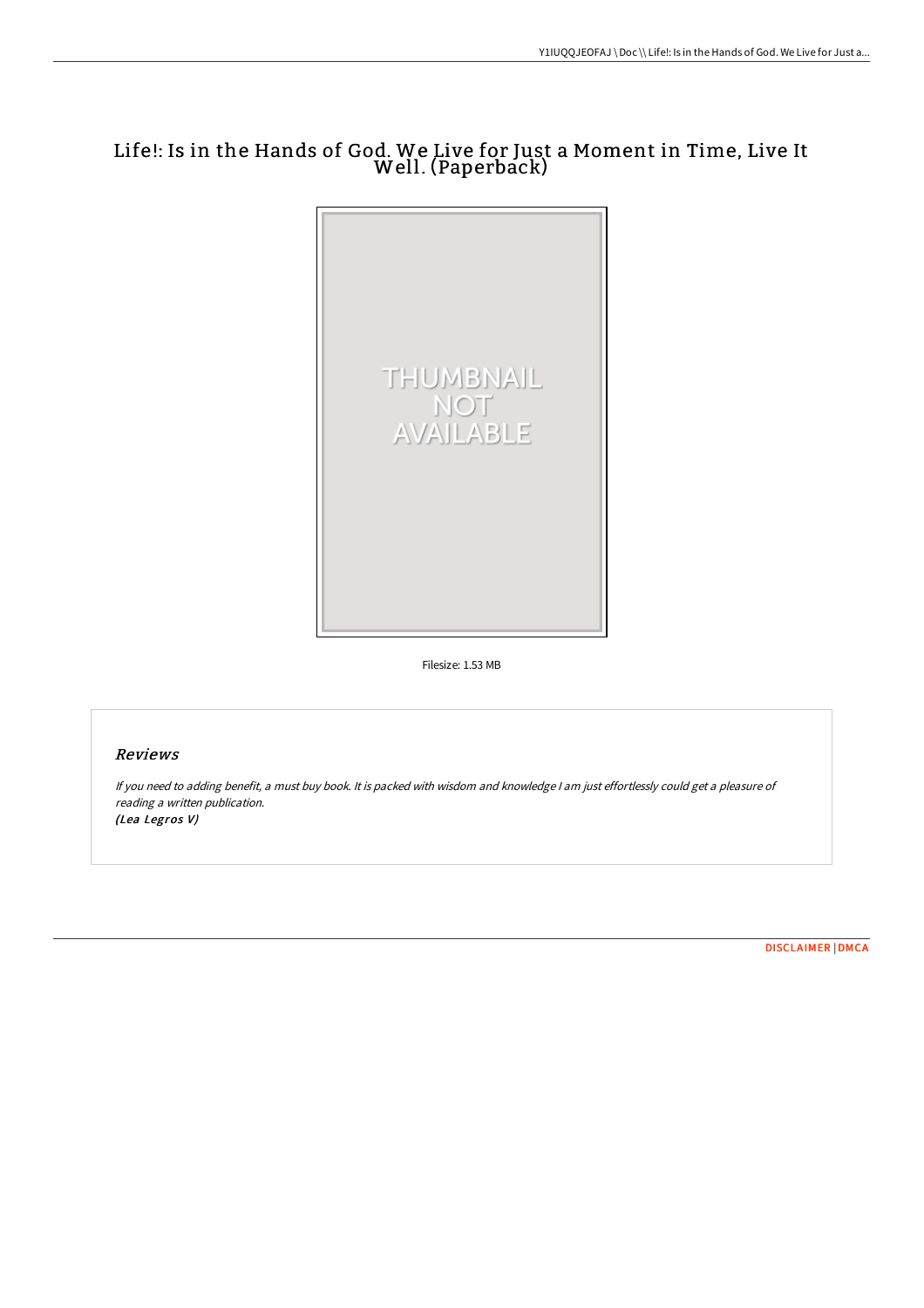### LIFE!: IS IN THE HANDS OF GOD. WE LIVE FOR JUST A MOMENT IN TIME, LIVE IT WELL. (PAPERBACK)



Createspace Independent Publishing Platform, 2017. Paperback. Condition: New. Language: English . Brand New Book \*\*\*\*\* Print on Demand \*\*\*\*\*.Life! is a motivational Christian spiritual manual that can be read daily. Life! contains some researched information from the Old Testament, Jewish Torah and the Bible on the Image of God from Wikipedia. This publication is composed of quotations arranged in such a manner they make sense of our everyday lifestyles and the world we live in run by the Rothschild family. This is a motivational spiritual guide which can be referred to often. It includes Vincent Happy Mnisi s brief Life Story in Fate Destiny! Vincent Happy Mnisi has done an MSc in Marketing Communications at Manchester Metropolitan University and has ten years experience in Advertising and Marketing handling Worldwide Brands such as Nike; Silicon Graphics Computers; Goodyear Tyres; Sprite; Gilbeys Liquor Brands; Ebony Magazine South Africa; EDS Computers; and local brands such as MTN South Africa; Castle Lager; CNA shops; P4 Radio Cape Town; ANC 1995 local government elections; The Nelson Mandela 1995 birthday party. He worked for the following Advertising Agencies and Marketing companies in South Africa Hunt Lascaris TBWA Johannesburg; Young and Rubicam Cape Town; API Sports Marketing Cape Town; AWSG JWT Cape Town; P4 Radio Cape Town; MTN South Africa and 8 Seconds Advertising Johannesburg. He moved to England to further his studies in Advertising and has authored four books first Africa Must Unite and then The United Countries of Africa Now!!!! On his third book, he wrote a fictional storyline he called The Adventures of an African dealer. The fourth book was a book of quotations called Inspire Aspire for Assertiveness. LIfe! is his fifth venture, get inspired!.

Read Life!: Is in the Hands of God. We Live for Just a Moment in Time, Live It Well. [\(Paperback\)](http://techno-pub.tech/life-is-in-the-hands-of-god-we-live-for-just-a-m.html) Online  $\sqrt{\frac{1}{2}}$ Download PDF Life!: Is in the Hands of God. We Live for Just a Moment in Time, Live It Well. [\(Paperback\)](http://techno-pub.tech/life-is-in-the-hands-of-god-we-live-for-just-a-m.html)